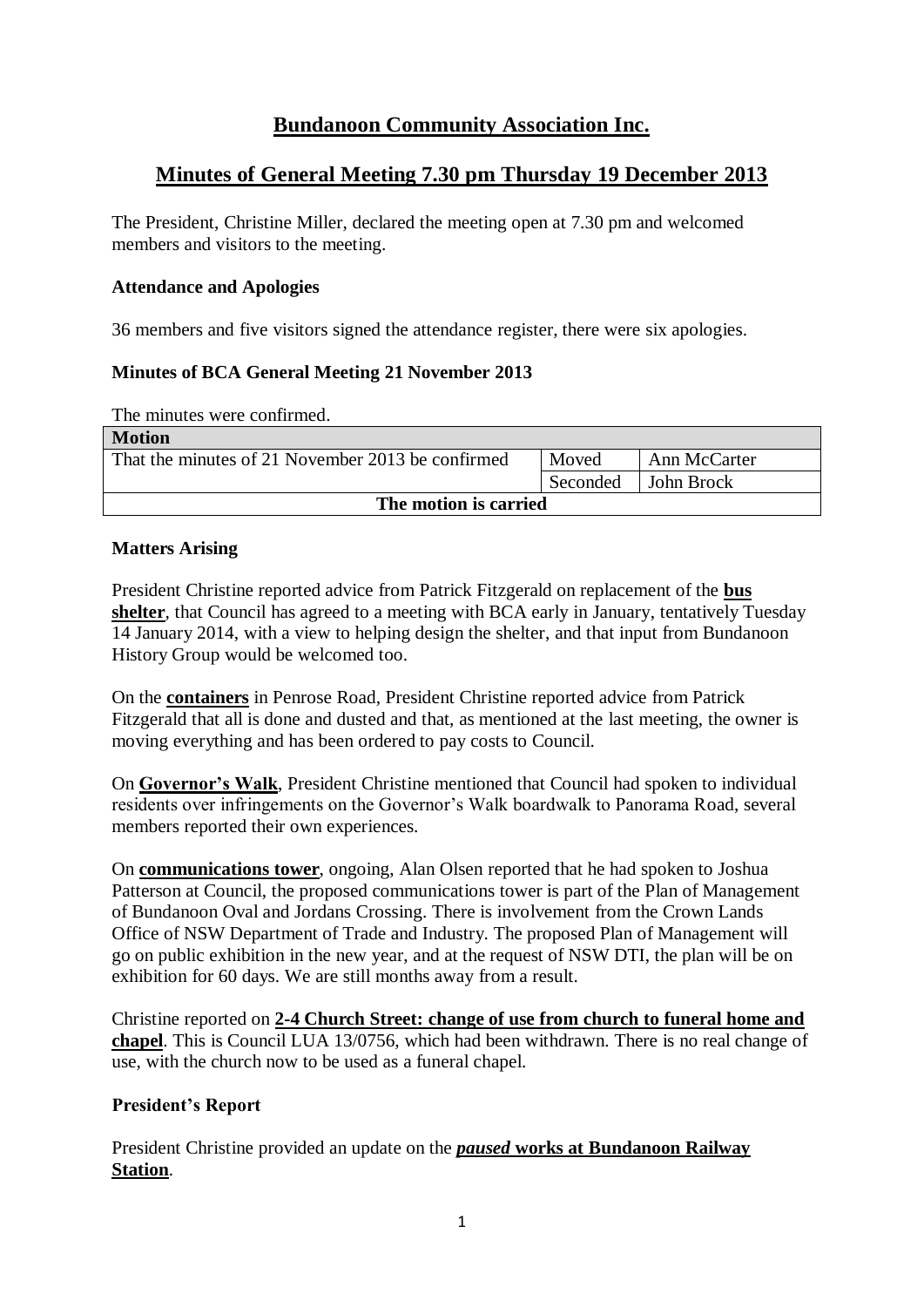Transport for NSW will present to BCA, after Australia Day, in 2014, a 'number' of options for consideration and feedback, regarding the intention to change the ramps at the railway station to meet better the needs of those travelling with mobility limitations. The BCA subcommittee has met again and a number of areas of investigation are arming us for wellinformed dialogue ahead.

Christine commented that communication from TfNSW had been very poor. Despite constant emails and telephone calls requesting feedback, TfNSW "thought Minister Goward's office was liaising with you".

There are questions on how TfNSW will fit in any works between Brigadoon (April), Winterfest (July), Garden Ramble (October), Highland Fling (November).

Under the item **2014**, President Christine reported that Bundanoon Community Garden had advised that, from 2014, it wished to become a stand-alone, not-for-profit, incorporated body, no longer a sub-committee of BCA, ideally from 31 December 2013. The BCA Committee unanimously supported BCG's request. Following receipt of membership details, BCA wrote to members of BCG and concluded that there was support for disaffiliation. This development is unable to be finalised by end December, as there are grant monies payable in February 2014.

There was discussion at the general meeting about the question of use of BCA funds by BCG, and whether BCG would leave owing money to the BCA federation. Treasurer Sandra's view was that there would be no debt.

In the context of discussion of sub-committees of BCA, President Christine reminded the general meeting that members of sub-committees of BCA must be members of BCA.

| <b>Motion</b>                                                    |       |                    |  |  |  |
|------------------------------------------------------------------|-------|--------------------|--|--|--|
| That this meeting supports the decision the BCA Committee has    | Moved | John Desmond       |  |  |  |
| made on dissolution of the BCG as a sub-committee of BCA,        |       | <b>Greg Slater</b> |  |  |  |
| following the request received from the Bundanoon Community      |       |                    |  |  |  |
| Garden to become a separate legal entity and therefore be        |       |                    |  |  |  |
| disaffiliated from BCA. The meeting supports the BCA             |       |                    |  |  |  |
| Committee finalising financial arrangements, including           |       |                    |  |  |  |
| assessment of assets, prior to the execution of a formal Deed of |       |                    |  |  |  |
| Release.                                                         |       |                    |  |  |  |
| The motion is carried                                            |       |                    |  |  |  |

President Christine opened discussion on **Bundanoon Sesquicentenary 2015**. Further to the written report in the agenda papers, Andrea Ward and Philip Walker reported on the meeting and function in the Hall on Sunday 1 December, the wide distribution of a flyer with the message *Bundanoon: A Community … Since 1865* and invitations to the community to submit ideas on what are the best things about Bundanoon. Activity will resume in the new year.

In other matters in her President's Report, Christine mentioned

The Mayor of Wingecarribee had visited Bundanoon on 4 December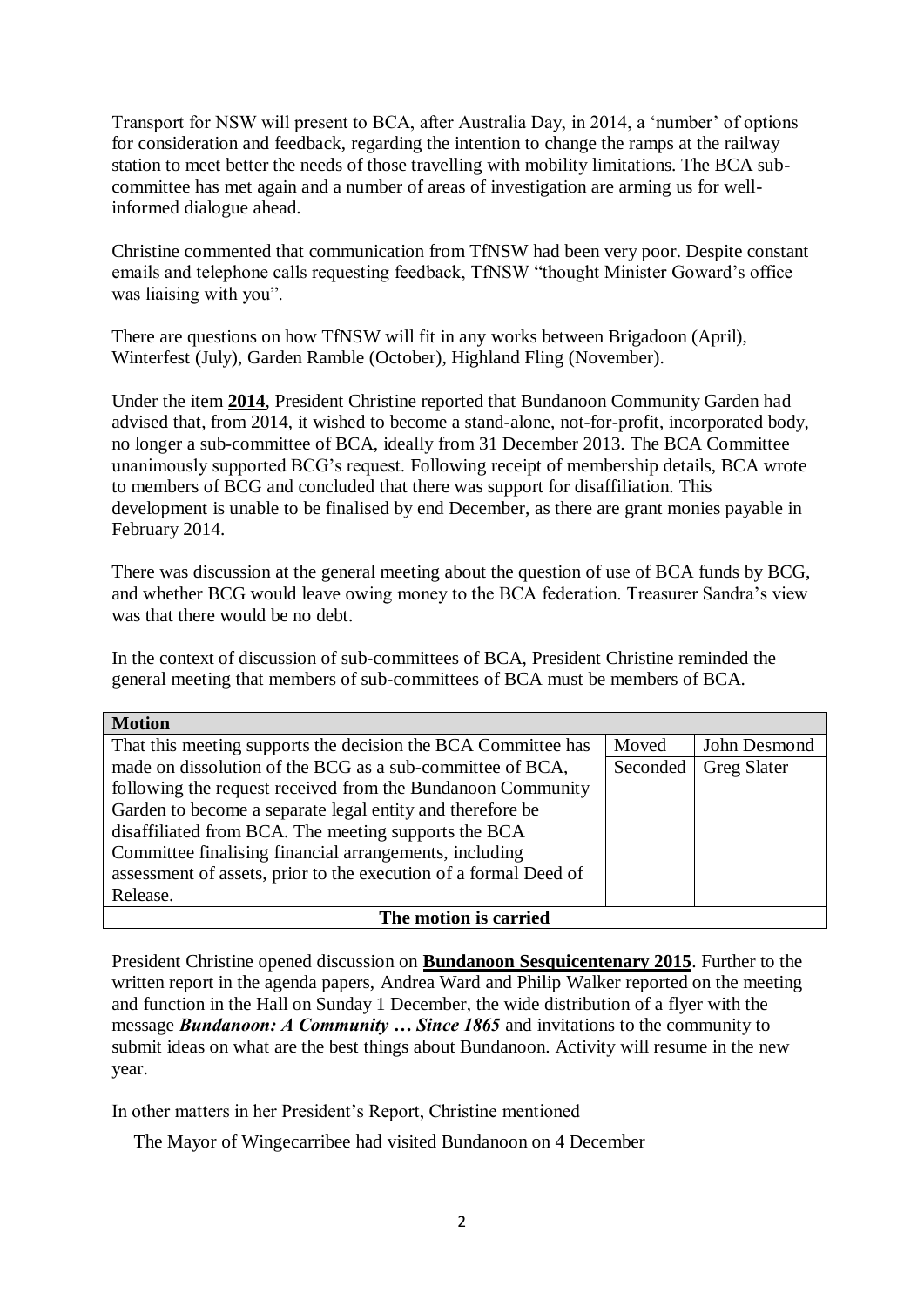As Kerrie Conant-Brown and Trevor Brown are moving from Bundanoon to Vincentia, Kerrie will not be able to continue her great work as Convenor of Garden Ramble

Tourism Southern Highlands won the Destination Marketing Award in the NSW Tourism Awards

In respect of the Land Use Application (LUA, formerly known as DA) for the Bundanoon Markets, the LUA is likely to be for a period of ten years, but this will not in any way affect the duration of the current contract between BCA and the convenor of the Bundanoon Markets, Bernadette Blake.

Peter Wearing-Smith had initiated the beginnings of a Bundanoon Events promotion group

Angus Taylor, newly elected member for the federal electorate of Hume, has provided material to guide a petition to obtain an ATM for Bundanoon should we wish to proceed.

### **Treasurer's Report**

Treasurer Sandra Nicholls reported on the finances of Bundanoon Community Association, with written copies of the Treasurer's Report distributed to those present at the meeting. Sandra mentioned that, while there had not been a lot of activity in the last month, the accounts showed a small profit.

#### The Treasurer's Report was accepted.

| <b>Motion</b>                           |          |                |  |
|-----------------------------------------|----------|----------------|--|
| That the Treasurer's report be accepted | Moved    | Pamela Bennett |  |
|                                         | Seconded | Ann McCarter   |  |
| The motion is carried                   |          |                |  |

#### **Correspondence**

Letter from NSW Office of Environment and Heritage 11November: planned works at Bundanoon Railway Station

Letter from Council 19 November: Bundanoon Sesquicentenary Celebration 2015

Letter from Council 20 November: Draft Section 94 Developer Contributions Plan

Email from Penny Sharpe, NSW Shadow Minister for Transport: responses from Minister Berejiklian

Card from Joyce Garland 14 December: thank you to President and BCA

Letter to Veolia Mulwaree Community Grants Scheme 26 November: support for grant application by Bundanoon Public School

Letter to Destination Marketing NSW 30 November: support for application for marketing funding by Brigadoon

Letter to Ron Dartnell of Bundanoon 9 December: acknowledgment of letter of thanks to President Christine

Letter to Grace Middleton of Bundanoon 9 December: acknowledgment of letter of thanks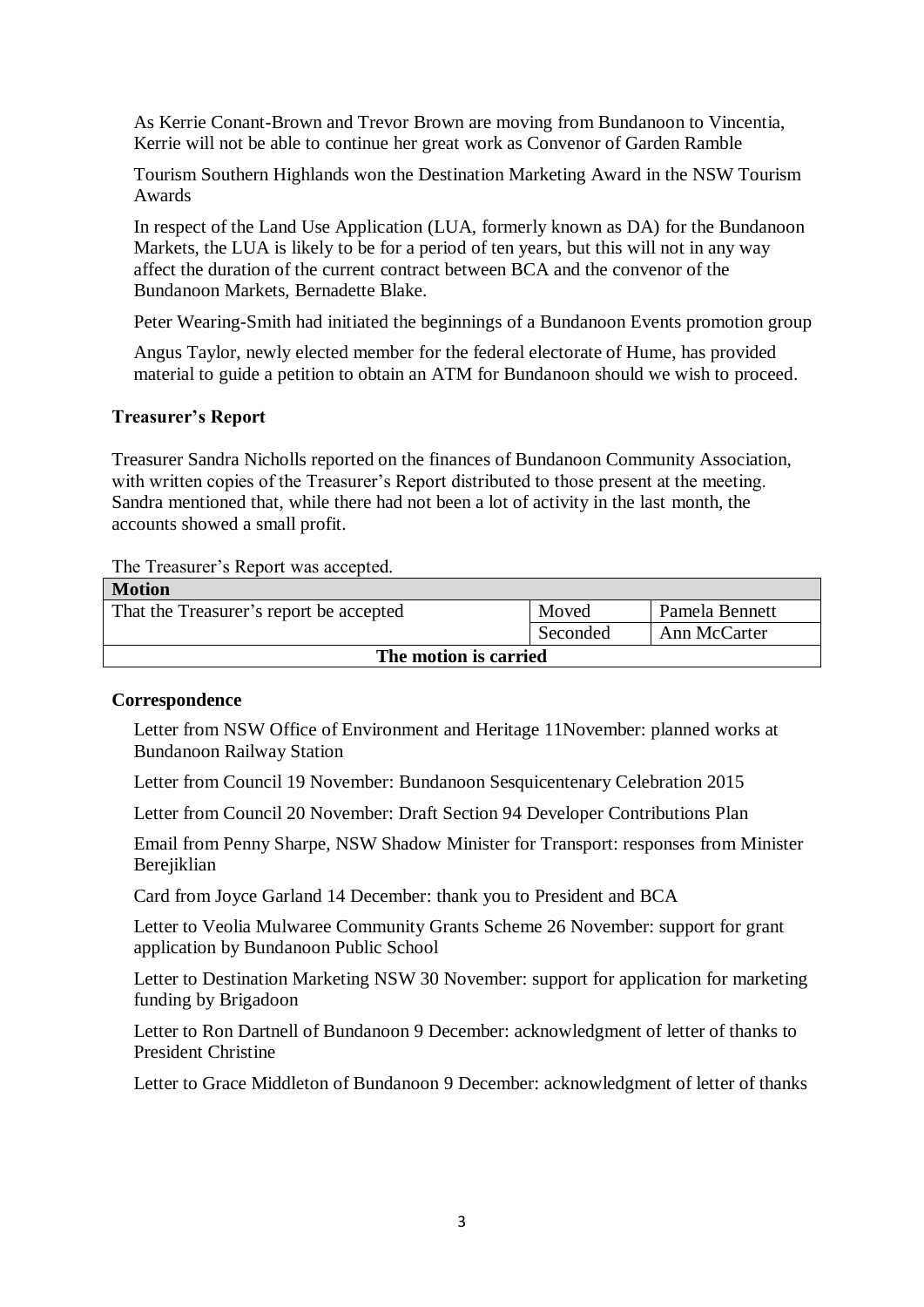# **Membership**

Ann McCarter in her written report for the meeting reported that Financial Membership of BCA stands at 469. Renewal date for membership is 1 July each year, currently there are 63 unfinancial members who have had a number of reminders about their annual fee.

There have been 32 new members join BCA since the end of September 2013.

# **Highlights**

President Christine reported as a highlight her presentation of the **Dux of the School Award** at Bundanoon Public School.

Christine also mentioned as a highlight the **Bundanoon Country Christmas** event including street decorations and Christmas tree and the performance by Serendipity: the choir, with the Bundanoon community turning out in support. Events such as Bundanoon Country Christmas, the responsiveness of the Rural Fire Service and volunteers taking Warrigal residents out and about all capture the community spirit of Bundanoon.

## **Sub-Committees**

Written reports were circulated from Convenors of Arts Bundanoon, Bundanoon 150, Catering, Cinema Rex, Community Kids, Green Team, Soldiers' Memorial Hall, JCG Travel, Membership, Roy Terry Reserve and Serendipity: the choir.

John Brock also provided a written report on the Festive Lights, with purchase and installation of new lights coming in slightly under budget.

The report from Bundanoon Community Garden, received too late for printing, would be placed on the BCA noticeboard.

John Wood spoke to the Green Team report and introduced Arthur & Rosemary Lathouris, Landscape Designers to the Green Team. The Landscape Plan for the Embankment (opposite Bundanoon Hotel) was on display at the meeting. John gave an outline of the proposed work, with Arthur responding to questions from members at the end of the meeting. The Green Team Sub-Committee is to meet with Council on 6 February to discuss some financial commitment from WSC for this project.

# **General Business**

Alan Olsen reported that the BCA committee had given the go ahead for some work on two initiatives. **Broadband for Seniors** would aim to facilitate internet access for seniors in Bundanoon. **Bundy Xpat** would aim to keep Bundanoon's young people in touch with the Bundanoon community while these young people are away from Bundanoon (expatriated from Bundanoon) during study and early careers.

Danien Beets reported that Bundanoon's Nick Smith would represent Australia in Cyclocross in The Netherlands in February, some fundraising initiatives were under way.